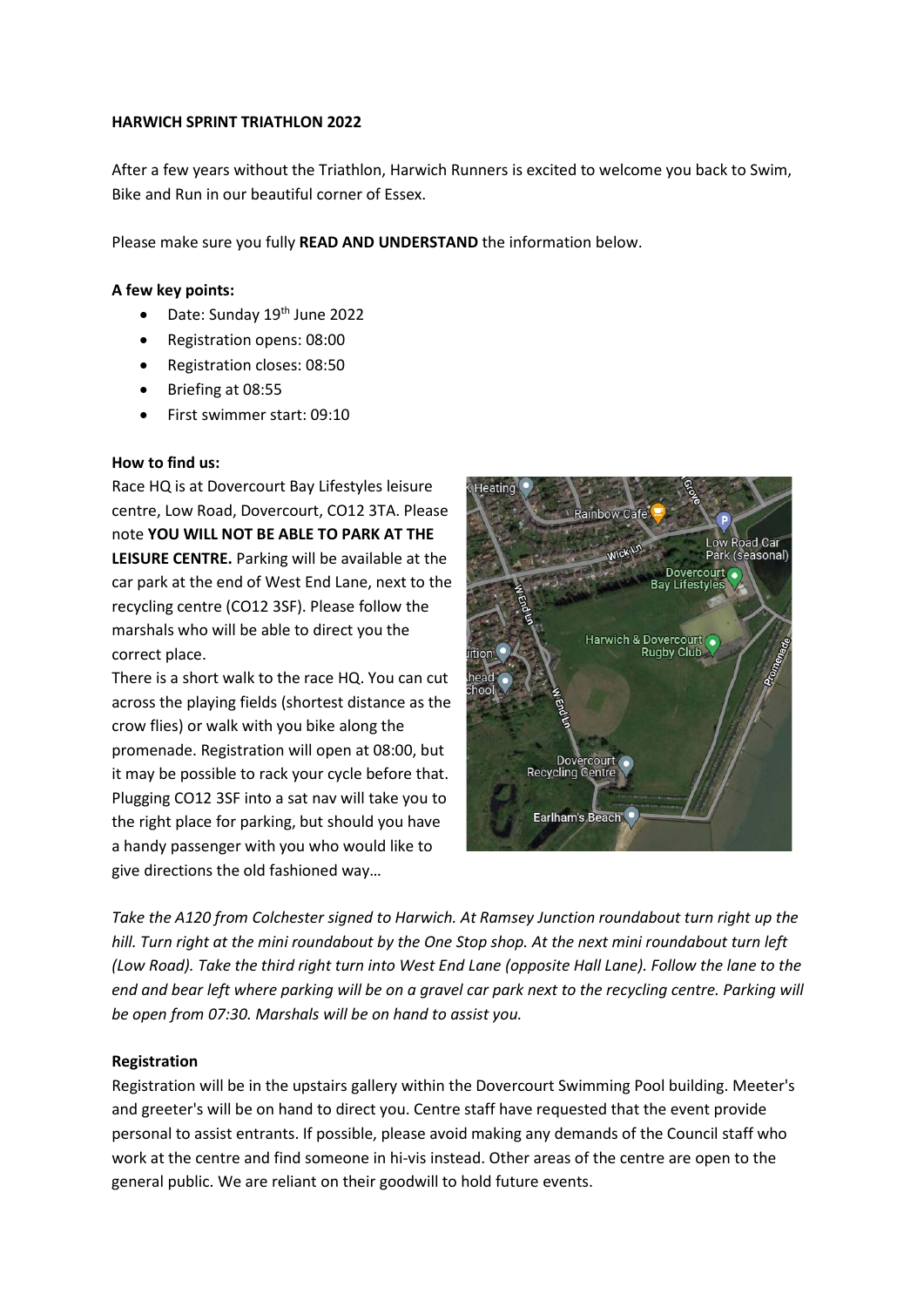At registration, you will be given two stickers and written on! One sticker to go on your bike, one sticker to go on your helmet and your race number will be written on your left calf and your right shoulder. We will not be using race numbers so do not require the use of a race belt. Registration will open at 08:00 and close at 08:50.

Transition is outside adjacent to the swimming pool and we appreciate you will want to drop your bike off before you register indoors at the pool. Attached to this email you will be able to find out your race number. **PLEASE REMEMBER THIS** so you can go to transition before registering and leave your bike at the allocated rack.

After you have registered, feel free to use the swimming pool changing rooms, toilets and lockers to store any belongings. **A £1 coin or trolley token is required to lock the lockers in the pool, but you will get this back on retrieval of your items.** 

# **Transition**

The transition area is outside the Dovercourt Swimming Pool. Place your bike and running gear in the transition area. Once your bike is placed within the secured area you will not be able to remove it without proving you are the rightful owner. It is your responsibility to ensure your bike is in a roadworthy condition and suitable for racing. There will be checks to ensure each cycle is safe to race on. You will need an approved cycle helmet. If placing your bike in transition before registering, please put it in the correct slot on the racks. After you have registered, please stick on of the numbered stickers on your bike and another on your helmet. The transition coordinators will only let you take your bike out of transition if it matches the number written on your shoulder and calf!

### **Race briefing:**

Race briefing will start at 08:55 inside the gallery of the swimming pool. Please take a seat or stand in the tiered gallery area of the pool ready for 08:55. Race briefing will be finished by 09:00 to allow time for the first starters to make their way to pool side. There will be marshals inside the pool to direct you where to go.

#### **Swim course:**

The swim will take place in the indoor swimming pool. It will consist of a 300m swim in a snake formation where each swimmer swims two lengths in the lane and then ducks under the lane rope. Each swimmer will set off at 30s intervals and will be able to enter the water once the previous competitor has set off.

Just follow your race start time. We will sort out the sequencing. There is to be no running in the swimming pool building as the floor will be slippery when wet. On completion of your swim, you will leave the pool via the back entrance and head across the grass a short distance to transition.

#### **Bike course:**

We will be using open public roads and all the normal rules of the road apply. As usual, you will be required to wear an approved cycle helmet. Your cycle helmet must be on and fastened before removing your bike from the rack

Take your bike out of transition and mount the bike in the mounting box.

For the bike section there is a no drafting rule. Please respect this rule as we want the race to be a fair as possible.

A downloadable GPX file of the bike route is available on the website, following the below directions.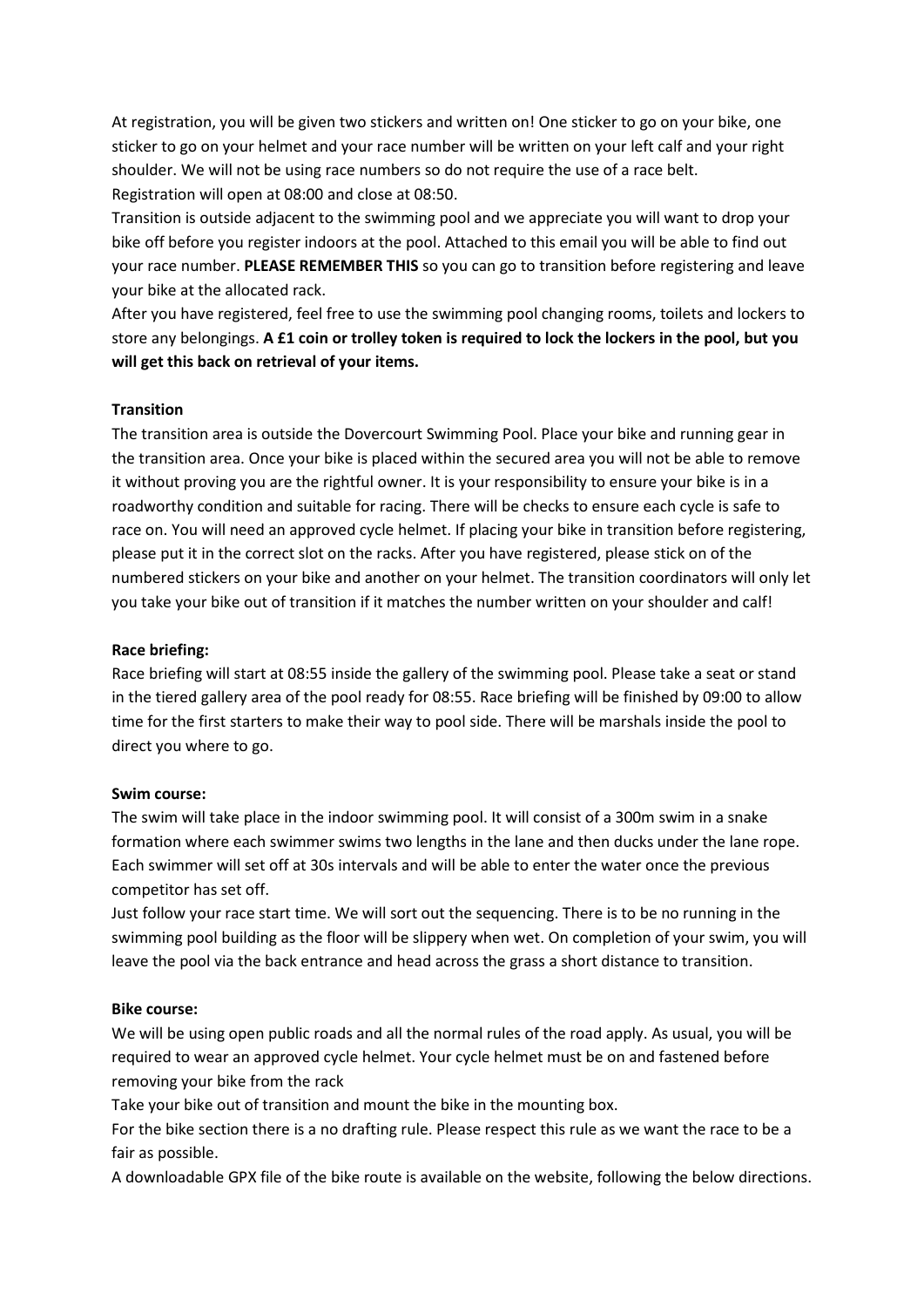Turn left out of transition along Wick Lane. Follow the road up the hill to a mini roundabout, taking the second exit, right turn. At the next mini roundabout turn left, by the Tesco Express. Follow the road down a hill to the roundabout junction with the A120. At the top of the hill there is a set of pedestrian traffic lights. Should these be red, you must obey the highway code and stop. At the roundabout junction with A120, be aware that this is a particularly dangerous junction and we will have marshals on hand but they will not be able to stop the traffic, so be ready to stop at the bottom of the hill. This is a fast decent and, even if it is clear of traffic, you will have to brake to get around, as the roundabout is very tight and **not round**. Take the second exit.

Follow the road around to the right and continue on for several miles.

At Spinnel's lane (this will be marshalled) take a left, follow this road for 1.5 miles. Follow this road to the end and take a left- hand turn into Wix village where you need to take a sharp left (this will be marshalled).

At the war memorial you need to turn right (this will be marshalled) and you need to be careful! Follow this new road into Great Oakley where you turn left, this is a busier road so care should be taken when entering the traffic. This road is the Harwich Road, which will lead you to the mini roundabout at the top of the Low Road.

At the mini roundabout mini roundabout, taking the right turn/second exit. Follow the road back to transition, which will be on the right. Care will be needed turning right into transition.



#### **Run route:**

There will be one lap of approx. 5km.

The run is mainly along the promenade, which is likely to be busy. To minimise disruption please keep to the right of the prom at all times. We are sharing the prom with the general public, and it is your responsibility to keep out of their way. We will take complaints from the public very seriously as it endangers any future events.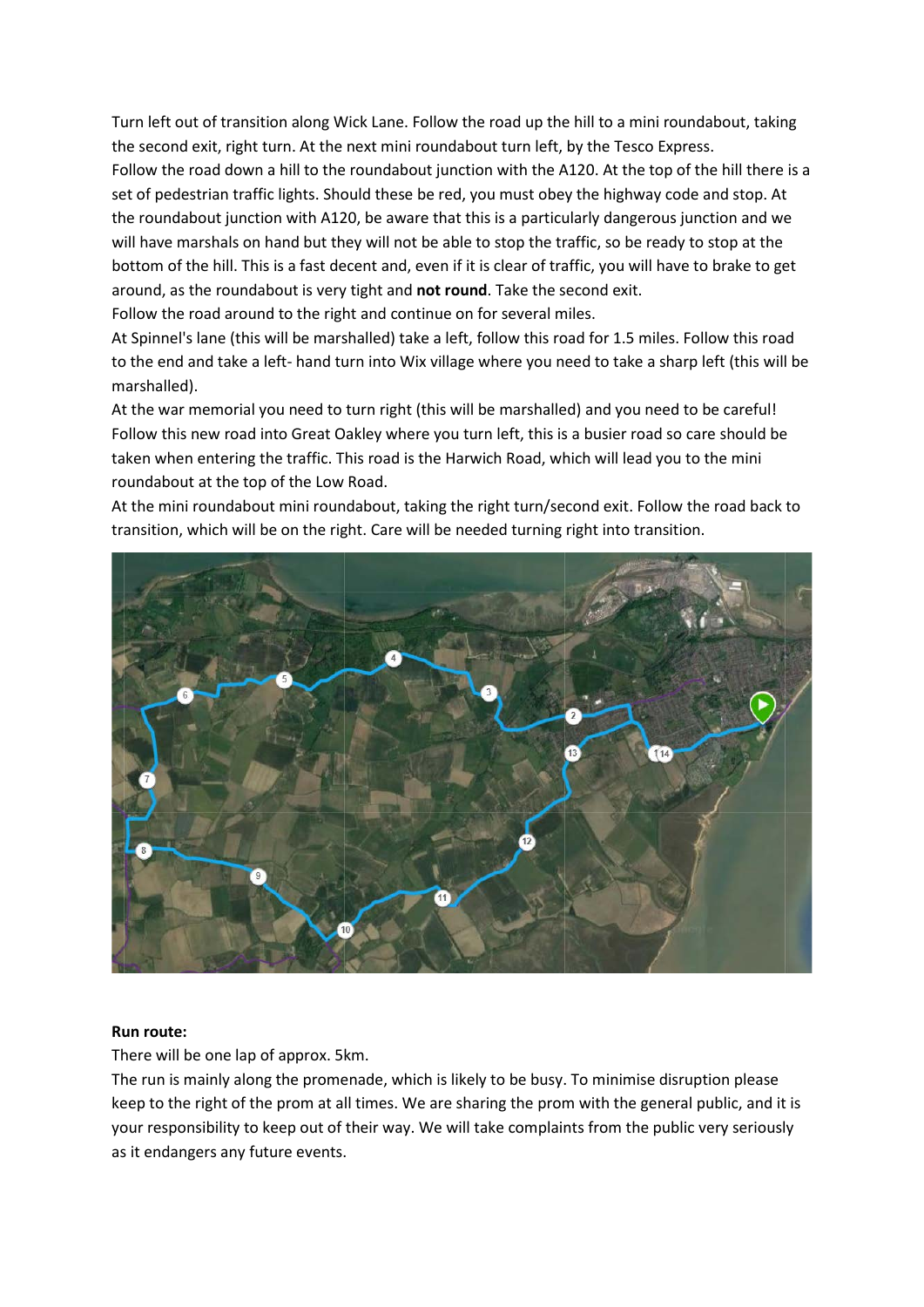Out of transition turn right towards the west end car park onto the grass behind an avenue of trees, cross the field as directed then up the gravel track to the west end. Then run back along the promenade, past the lighthouses. Continue along the promenade until you are below the park (you can't see it from the promenade). Between the last row of beach-huts there is a slope (marshalled). Turn almost 180 degrees to your left and climb the ramp from the seafront. At the top follow the signed and marshalled path to the top of the steep downward slope. Descend with care. Make sure your body can keep up with your legs as you go down.

Follow the promenade back along the promenade to the next marshal, who will direct you to the final run into the finish.



# **Weather:**

In the past the Harwich Triathlon has experienced (and gained a reputation for) some quite exceptional weather. High winds, biblical flooding, thunder storms and torrential hail. Hopefully this year it will be nice warm conditions with a gentle cooling breeze, but please do bare this in mind and come prepared.